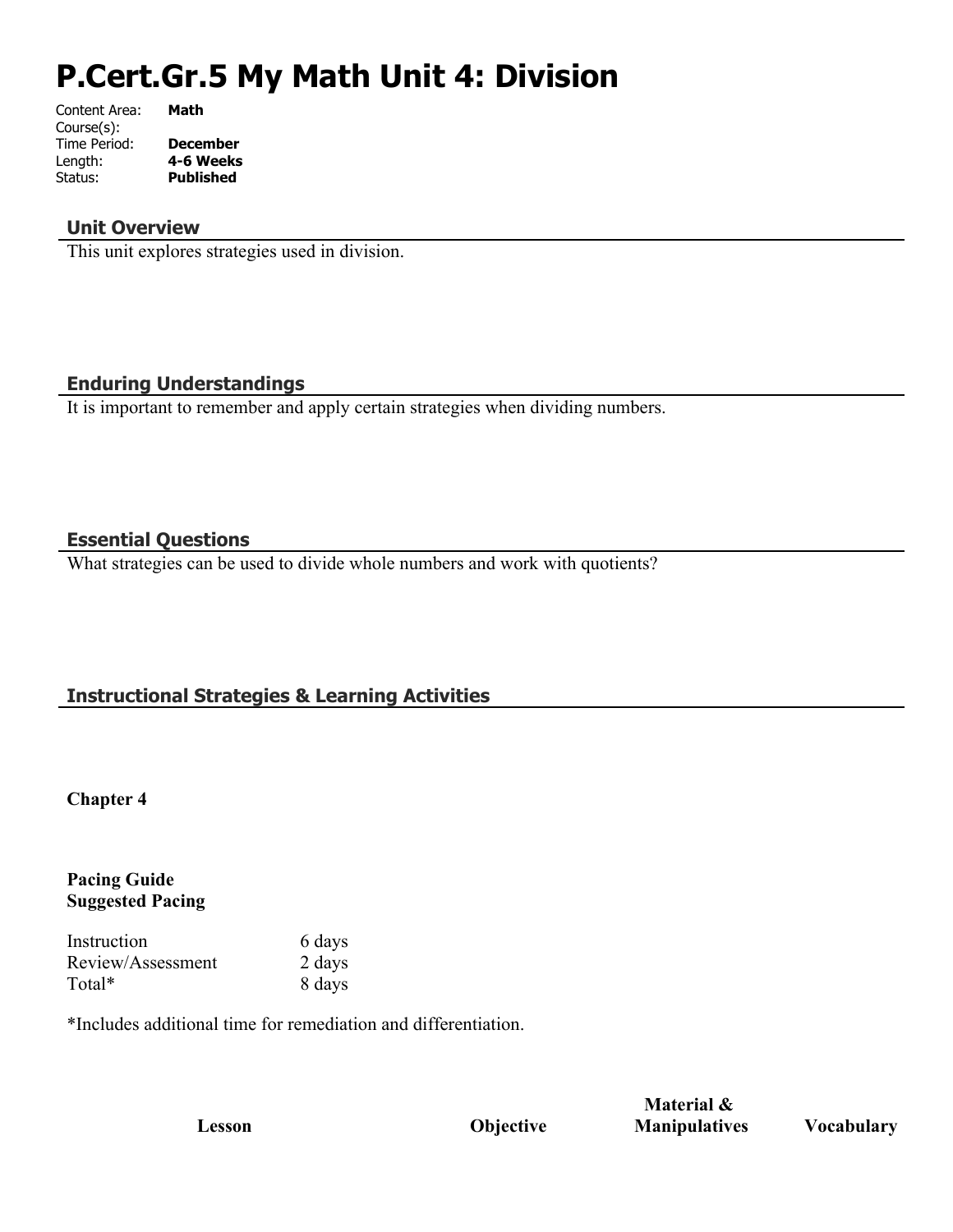| Lesson 1 <i>pp.</i> 251-256<br><b>Estimate Quotients</b>                 | Estimate quotients with two-digit • index cards<br>divisors. |                      | All of the vocabulary<br>this chapter are revie<br>words. |
|--------------------------------------------------------------------------|--------------------------------------------------------------|----------------------|-----------------------------------------------------------|
| Lesson 2 pp. 257-262<br>Hands On: Divide Using Base-Ten<br><b>Blocks</b> | Explore dividing by two digit<br>divisors using models.      | • base-ten<br>blocks |                                                           |

| Lesson 3 pp. 263-268          | Divide up to a three-digit number |
|-------------------------------|-----------------------------------|
| Divide by a Two-Digit Divisor | by a two-digit divisor.           |

**Check My Progress**  Lesson 4 *pp. 271-276* **Adjust Quotients**

Adjust the quotient when the estimated digit is too high or too low.  $\cdot$  counters

Lesson 5 *pp. 277-282* **Divide Greater Numbers**

Divide greater numbers by multi-• centimeter digit divisors. cubes

Lesson 6 *pp. 283-288* **Problem-Solving Investigation: Solve a**  simpler problem. **Simpler Problem** Solve problems by solving a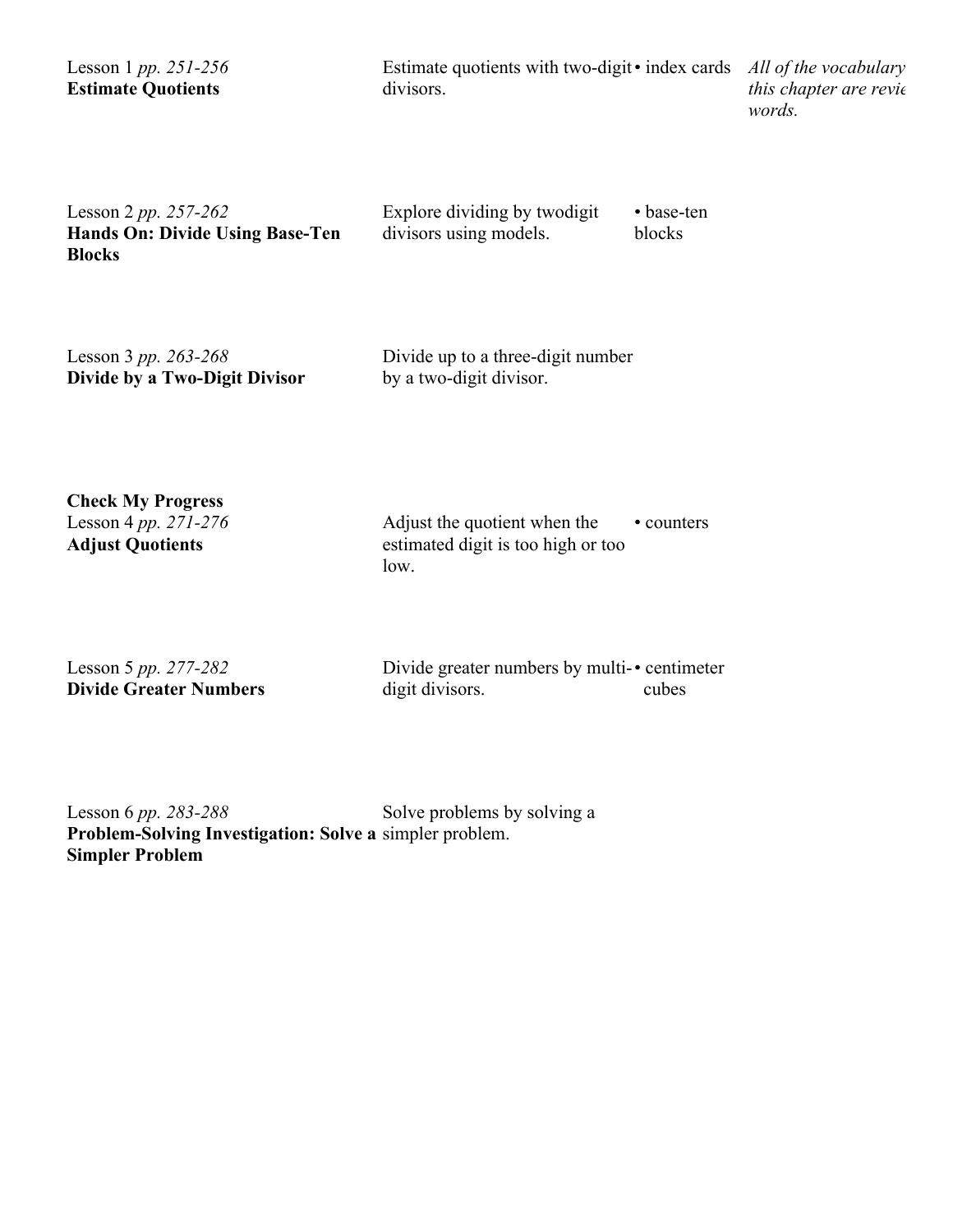# **Integration of 21st Century Themes and Career Exploration**

Students will work in cooperative groups to solve problems. Students will interact with the Smartboard to enhance the learning process.

| CRP.K-12.CRP2        | Apply appropriate academic and technical skills.                                   |
|----------------------|------------------------------------------------------------------------------------|
| <b>CRP.K-12.CRP5</b> | Consider the environmental, social and economic impacts of decisions.              |
| CRP.K-12.CRP4        | Communicate clearly and effectively and with reason.                               |
| CRP.K-12.CRP11       | Use technology to enhance productivity.                                            |
| CRP.K-12.CRP9        | Model integrity, ethical leadership and effective management.                      |
| CRP.K-12.CRP8        | Utilize critical thinking to make sense of problems and persevere in solving them. |
| <b>CRP.K-12.CRP1</b> | Act as a responsible and contributing citizen and employee.                        |
| CRP.K-12.CRP12       | Work productively in teams while using cultural global competence.                 |

# **Technology Integration**

Students will interact with the Smartboard to enhance the learning process. Students will use various webbased, interactive sites to expand the content, as needed.

# **Interdisciplinary Connections**

Students will read and write throughout the entire unit.

| LA.RL.5.4   | Determine the meaning of words and phrases as they are used in a text, including<br>figurative language such as metaphors and similes.    |
|-------------|-------------------------------------------------------------------------------------------------------------------------------------------|
| LA.RI.5.10  | By the end of year, read and comprehend literary nonfiction at grade level text-complexity<br>or above, with scaffolding as needed.       |
| LA.RF.5.4   | Read with sufficient accuracy and fluency to support comprehension.                                                                       |
| LA.RF.5.4.A | Read grade-level text with purpose and understanding.                                                                                     |
| LA.RI.5.4   | Determine the meaning of general academic and domain-specific words and phrases in a<br>text relevant to a grade 5 topic or subject area. |

# **Differentiation**

Differentiation:

- Use of different resources to match the readiness levels of the students when working on the activities in the daily lessons.
- Respond to students' needs for reteaching, reinforcing, and extending learning.
- Use of a variety of instructional strategies to engage students in learning.
- Question prompts to promote student engagement
- Small group settings as needed for specific skills
- Use discussion to promote collaboration among students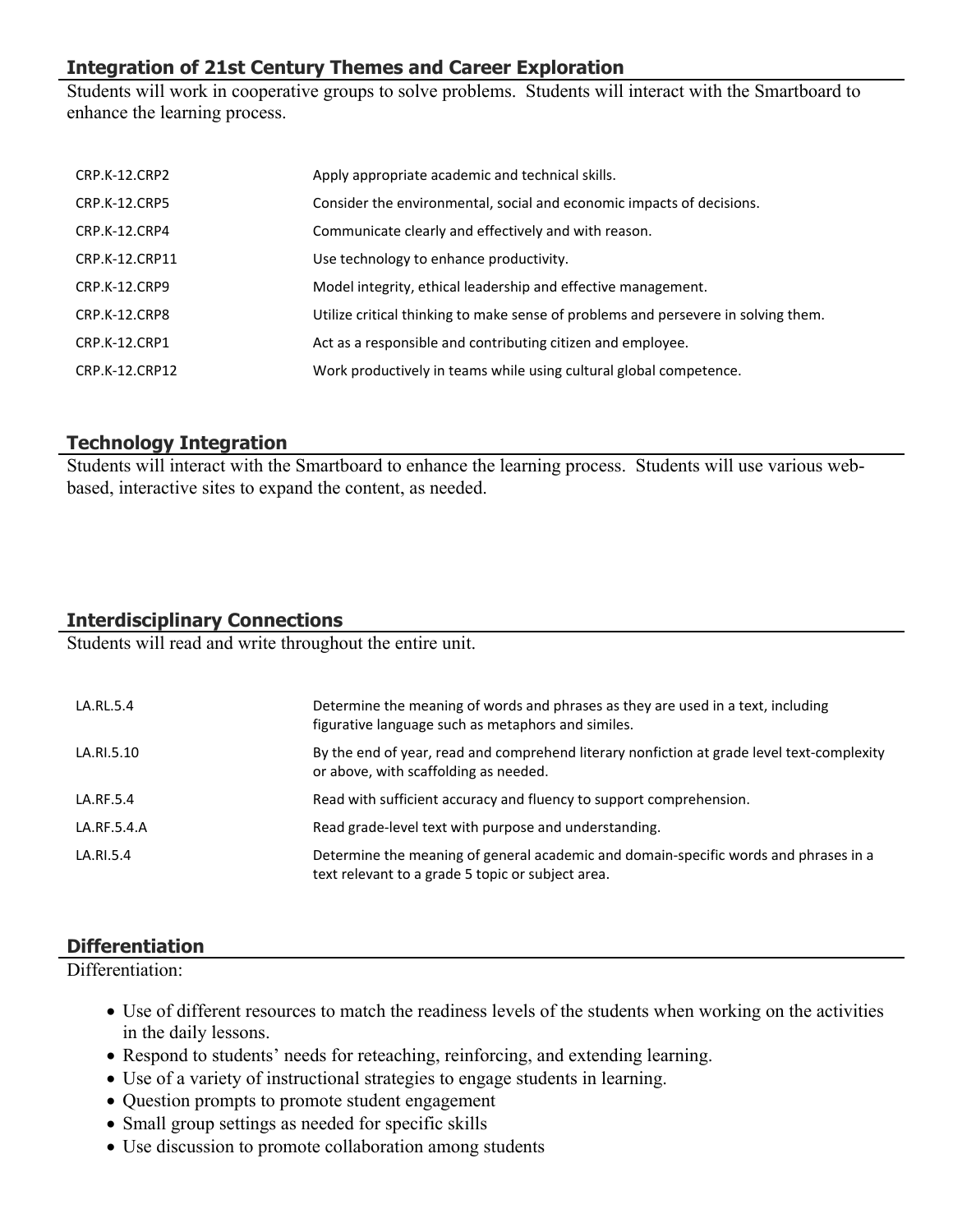- Integrate technology to offer varied learning experiences
- Adjust instruction based on formative tasks/assessments

# **Modifications & Accommodations**

Modifications & Accommodations:

- In class support and scaffolding based on the individual IEP's
- Independent levels on My Math and Splash Math

#### **Benchmark Assessments**

Students will complete AimsWeb testing.

#### **Formative Assessments**

Formative Assessments:

- Task completion
- Answers and discussions
- Student maps
- Bingo
- Quizzes
- Participation

# **Summative Assessments**

Summative Assessments:

- Quizzes
- Final Test

# **Instructional Materials**